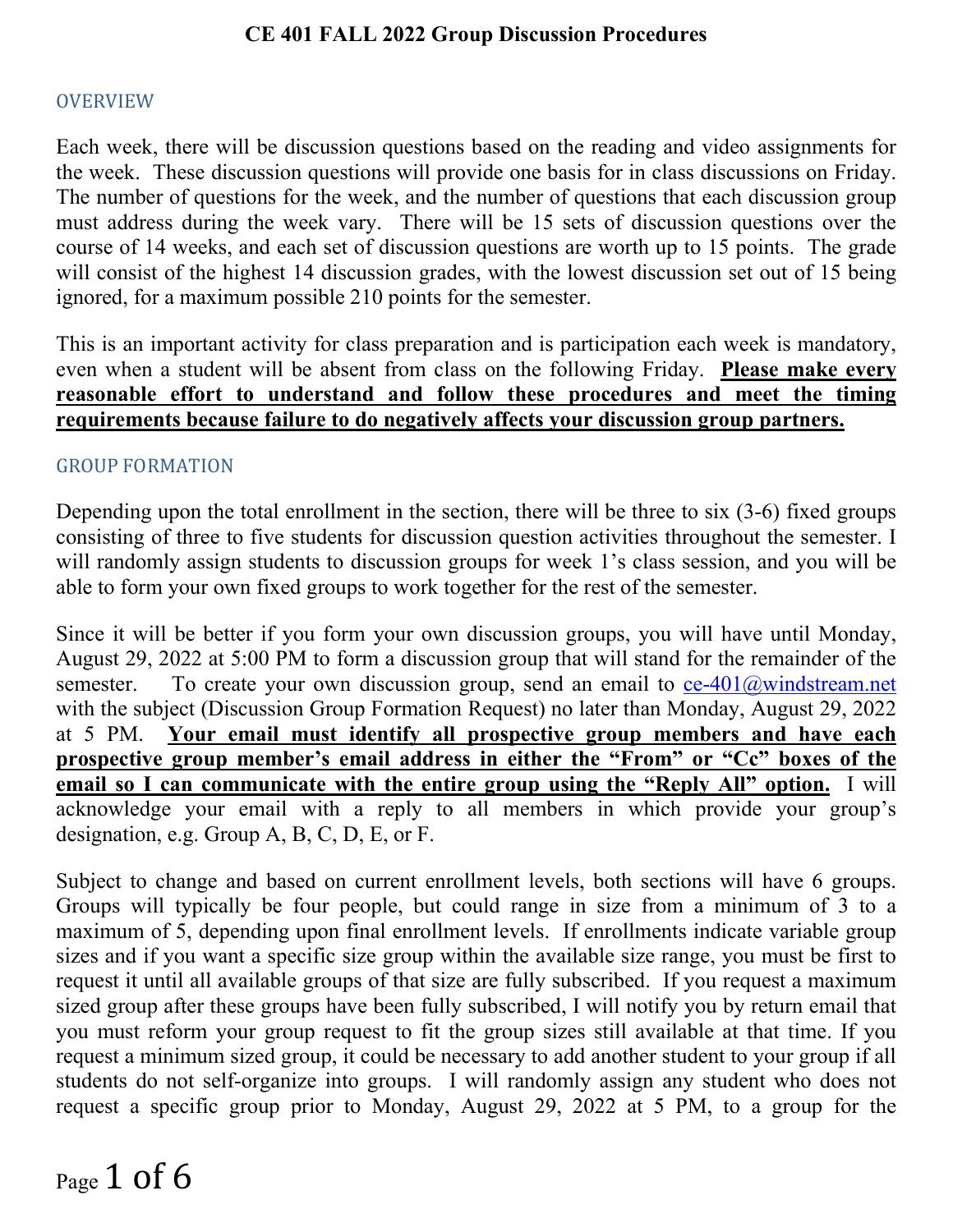remainder of the semester. I will notify all students by 6 PM on Monday, August 29, 2022 via a CANVAS Announcement of the group assignments for the remainder of the semester.

# INTERIM GROUPS FOR FIRST CLASS MEETING

For the initial class meeting, I have randomly assigned each student to a group for the sole purpose of initiating the weekly group discussion process for our initial class session in Week 1, and I have randomly selected one group member to function as this group's "Leader" for each Week 01 discussion question. I will notify all students via a CANVAS Announcement of the Week 1 interim group assignments and leader assignments by August 20, 2022.

Each group will have a specific table for seating during class so the group members can sit together during class, even for Week 1. For Week 1, there are six (6) discussion questions, and I have assigned each Week 01 Interim Group to address three (3) of those questions.

#### THE WEEKLY PROCESS

- 1. Each student should determine the group's assigned discussion questions for the upcoming week and confirm CANVAS access for your group's assigned questions.
	- CANVAS will release the activities for the upcoming week at 12:01 AM on Saturday.
	- I will post a matrix showing the group assignments on the CE-401 webpage at: [http://richardcheeks.com/professor/New%20Front%20Page%20Format/CE-401\\_Front\\_Page.htm](http://richardcheeks.com/professor/New%20Front%20Page%20Format/CE-401_Front_Page.htm) and the matrix will look like the example shown below:

| <b>Timely Initial Posts:</b>                   |              | 0.0%                                   |                                            |                 |                | <b>Last Update</b>                     | 12-May-22  | 1:14 PM |
|------------------------------------------------|--------------|----------------------------------------|--------------------------------------------|-----------------|----------------|----------------------------------------|------------|---------|
| <b>Section 1</b><br><b>Week</b>                |              | 1                                      | <b>Discussion Question Activity Report</b> |                 |                |                                        |            |         |
| Question                                       | Group        | Leader                                 |                                            |                 | $\mathbf{2}$   | 3                                      | 4          | 5       |
|                                                | $\mathsf{A}$ | Avalos                                 |                                            | Avalos          | <b>Clark</b>   | Latham                                 | <b>Tan</b> |         |
|                                                | D            | <b>Billings</b>                        |                                            | <b>Billings</b> | Hale           | <b>Mineer</b>                          | Willett    |         |
|                                                | F            | Chism                                  |                                            | Chism           | Lane           | <b>Mullins</b>                         | Young      |         |
| $\overline{2}$                                 | $\mathsf{A}$ | <b>Clark</b>                           |                                            | <b>Avalos</b>   | <b>Clark</b>   | Latham                                 | <b>Tan</b> |         |
| $\overline{2}$                                 | $\mathbf C$  | <b>Beckman</b>                         |                                            | <b>Beckman</b>  | Gevedon        | Mesta, III                             | Ward       |         |
| $\overline{2}$                                 | F            | Lane                                   |                                            | Chism           | Lane           | <b>Mullins</b>                         | Young      |         |
| 3                                              | A            | Tan                                    |                                            | Avalos          | <b>Clark</b>   | Latham                                 | Tan        |         |
| 3                                              | C            | Mesta, III                             |                                            | <b>Beckman</b>  | Gevedon        | Mesta, III                             | Ward       |         |
| 3                                              | E            | <b>Brown</b>                           |                                            | <b>Brown</b>    | <b>Hawkins</b> | <b>Molitor</b>                         | Williams   |         |
| 4                                              | B            | <b>Bailey</b>                          |                                            | Bailey          | Garner         | Marinov                                | Thomas     |         |
| 4                                              | C            | Gevedon                                |                                            | <b>Beckman</b>  | Gevedon        | Mesta. III                             | Ward       |         |
| 4                                              | E            | <b>Hawkins</b>                         |                                            | <b>Brown</b>    | <b>Hawkins</b> | <b>Molitor</b>                         | Williams   |         |
| 5                                              | B            | Garner                                 |                                            | Bailey          | Garner         | Marinov                                | Thomas     |         |
| 5                                              | D            | Hale                                   |                                            | <b>Billings</b> | Hale           | <b>Mineer</b>                          | Willett    |         |
| 5                                              | E            | <b>Molitor</b>                         |                                            | <b>Brown</b>    | <b>Hawkins</b> | <b>Molitor</b>                         | Williams   |         |
| 6                                              | B            | Marinov                                |                                            | <b>Bailey</b>   | Garner         | Marinov                                | Thomas     |         |
| 6                                              | D            | <b>Mineer</b>                          |                                            | <b>Billings</b> | Hale           | <b>Mineer</b>                          | Willett    |         |
| 6                                              | F            | Lane                                   |                                            | Chism           | Lane           | <b>Mullins</b>                         | Young      |         |
|                                                |              |                                        |                                            |                 | Font Legend    |                                        |            |         |
| non-bold                                       |              | No post made, time for posting remains |                                            |                 | non-bold       | Late Post before consensus, 20% loss   |            |         |
| Post made within Time<br><b>Bold</b>           |              |                                        |                                            |                 | <b>Bold</b>    | Post is made after consensus, 60% loss |            |         |
| Non-Bold Leader-No Consensus Posted, -5 Points |              |                                        |                                            |                 | Ital. non-bold | No Post Made, 100% loss                |            |         |

# Page 2 of 6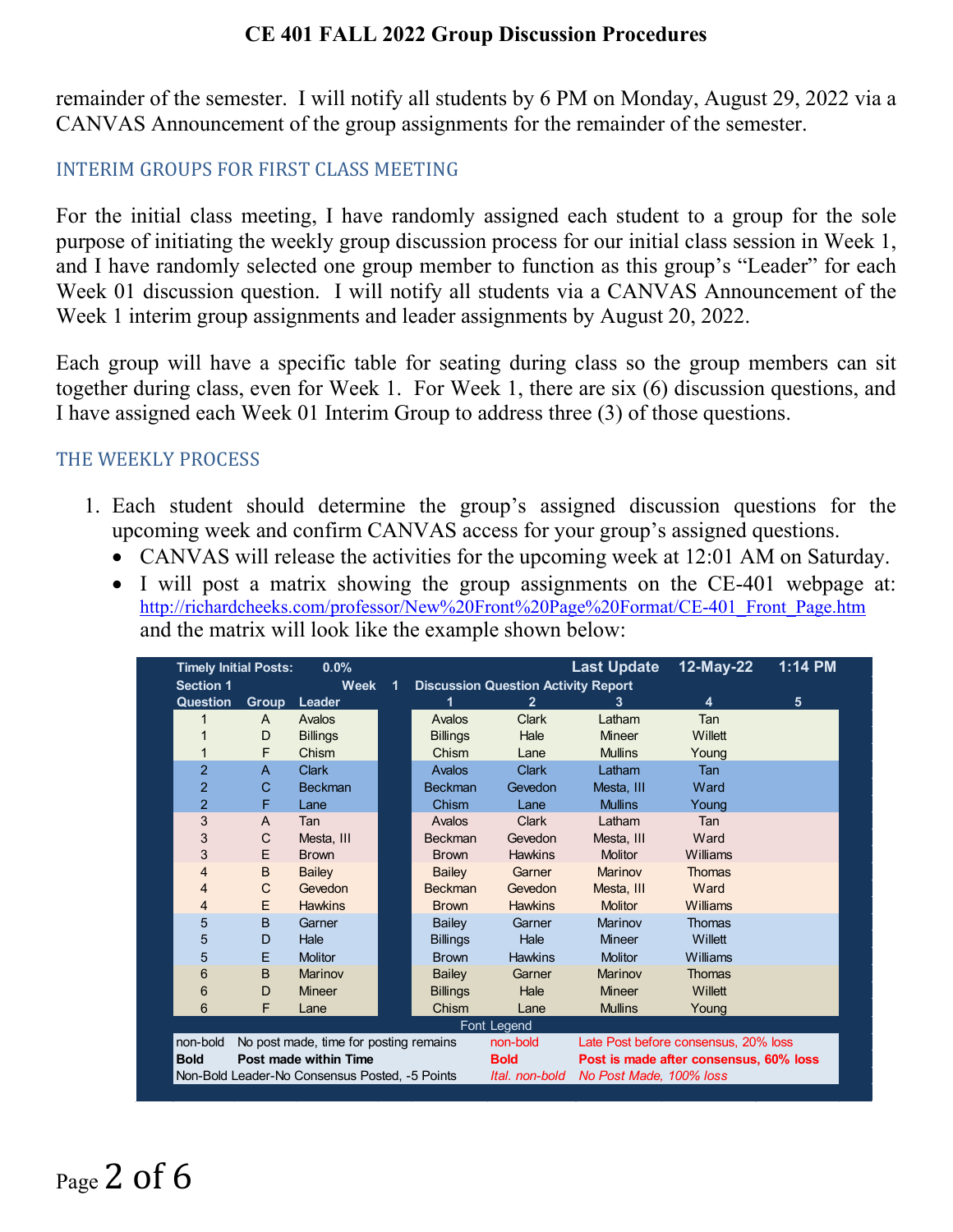Please note: The top section identifies the Section Number, Week Number, and a date and time stamp indicating the last update moment; the left frame shows the question number, the Group assignments for each question, and the Group Member who is the "Leader" for that question and group. The right frame shows the group members; and the bottom summarizes the meaning and significance of the color and font characteristics.

In the right frame, the font indicates the status of a member's participation on the question as follows:

|                    | Black-non bold: The starting condition before any activity.                                                                     |
|--------------------|---------------------------------------------------------------------------------------------------------------------------------|
| <b>Black-Bold:</b> | Member has posted on the question prior to the initial<br>posting deadline for the week, midnight Tuesday.                      |
| Red-Italics:       | Member has not posted on the topic as of the initial<br>posting deadline, midnight Tuesday.                                     |
| Red:               | Member posted on the question after the initial posting<br>deadline and before the Group Leader posts the group's<br>consensus. |
| <b>Red-Bold:</b>   | Member posted on the question after the Group Leader<br>posted the group's consensus.                                           |

In the left frame, the font indicates the status of the leader's participation on the question as follows:

Black-non bold: The leader has not posted a group consensus.

**Black-Bold**: The Leader has posted a Group Consensus.

- I will post the starting matrix for the upcoming week's questions by Friday of the prior week.
- I will update the matrix for the current discussion activities throughout the week, and the date and time stamp documents the most recent update.
- I will remove the matrix for a completed week after the Friday class sessions.
- The information on this matrix provides the basis for the week's discussion question activities point totals.
- **2.** Each student should complete the assigned readings and view the assigned videos for the week PRIOR to responding to the discussion questions. **It is essential that you respond to the questions ONLY after you have read and viewed all of the assigned materials.**

# Page 3 of 6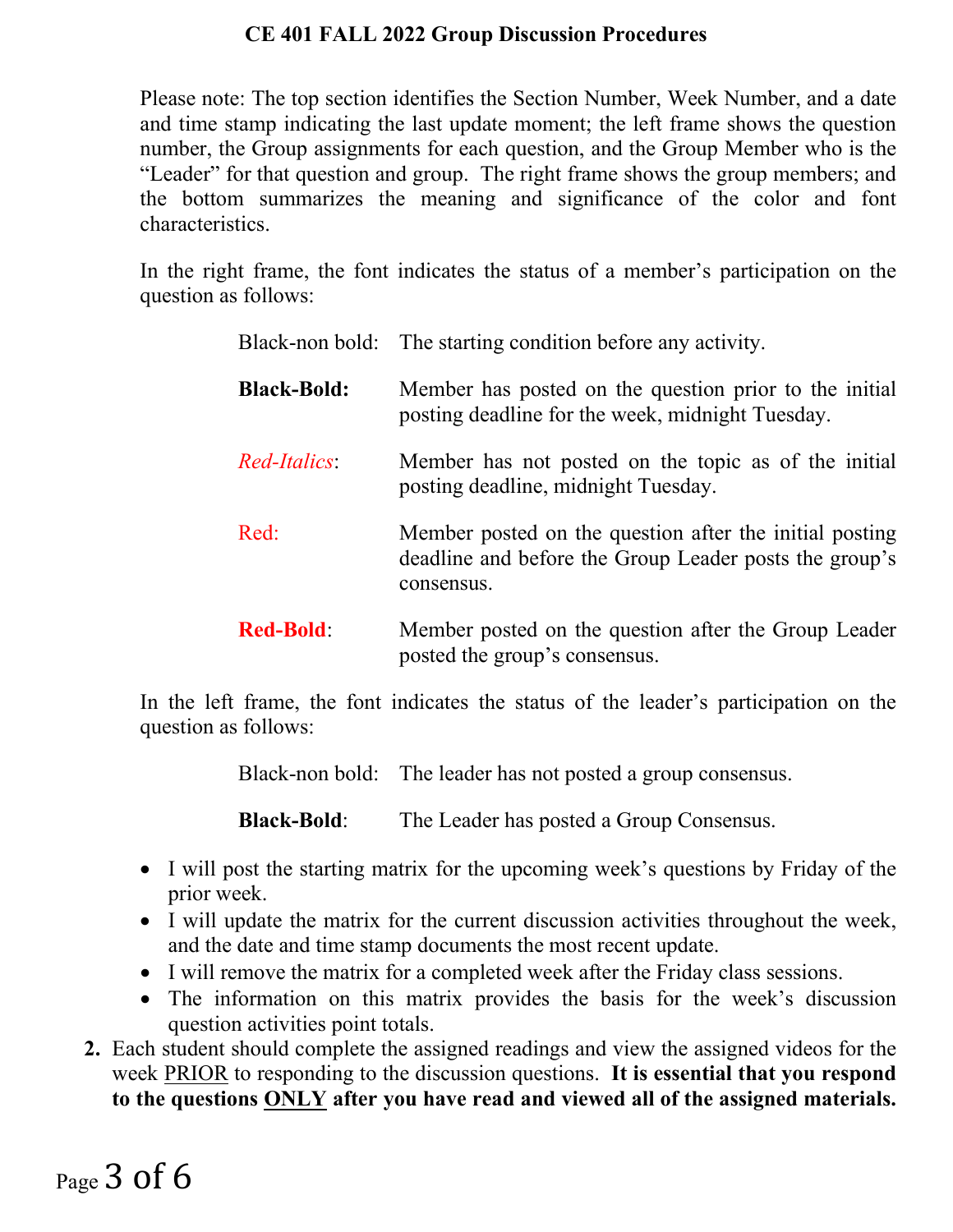**Otherwise, your posts will probably be non-responsive to the question and impede your group's progress toward consensus on the question.**

- 3. Each student should post an initial response to each assigned question ONLY in a group discussion thread created specifically for the Group's private conversation.
	- **DO NOT POST ANY REPLIES ON THE FRONT PAGE OF THE DISCUSSION TOPIC AS I WILL DELETE IT AS SOON AS POSSIBLE!! DELETED POSTS CANNOT BE RECOVERED.**
	- **IF YOU CANNOT ACCESS YOUR GROUP'S DISCUSSION THREAD, CONTACT ME AS SOON AS POSSIBLE SO WE CAN RESOLVE THE CANVAS ISSUE.**
- 4. Each student should write and post an initial response to each assigned question in cogent sentences and paragraphs. After a student has posted an initial response in the Group's Thread, CANVAS will allow that student to view the responses already submitted by other group members and participate in the conversation within the thread that follows the initial postings. **DO NOT POST EMPTY RESPONSES TO GAIN ACCESS TO OTHERS' POSTS. THIS PRACTICE WILL NOT BE TOLERATED WITH POINTS LOST!**
	- Each student should make the initial post into this group discussion thread (not the front page) no later than midnight Tuesday, unless otherwise noted. This will provide 2 days for the leader to bring the group to a consensus on the question.
		- 1. In addition, each group member should revisit the thread to understand the range of responses provided by the entire group membership, and
		- **2.** If a group member wants to modify an initial response, the group member should do so in a new post that explains the change and why it occurs. **DO NOT EDIT YOUR POSTS!!!**
	- The Group Leader is responsible for leading the group to a consensus.
		- 1. **Consensus = Agreement.** The questions can elicit a range of views, and the discussion that occurs between members' initial posting and the leader's consensus posting should reveal how the group reconciled their differences in reaching agreement.
		- 2. The leader can initiate the consensus building process at any time after all group members have posted an initial response to the question or after the midnight Tuesday initial posting deadline, **whichever occurs first**.
		- 3. The consensus building process requires a discussion among and between the group members, with the leader's function to maintain focus and bring the group to agreement on the question.
			- While you could engage in these group discussions and consensus building activities outside the CANVAS environment, you should build the consensus within CANVAS, in a transparent process that includes responsive posts within the group discussion thread, so all members of the group can participate in the process and be completely aware of the group's ideas and the development of the consensus.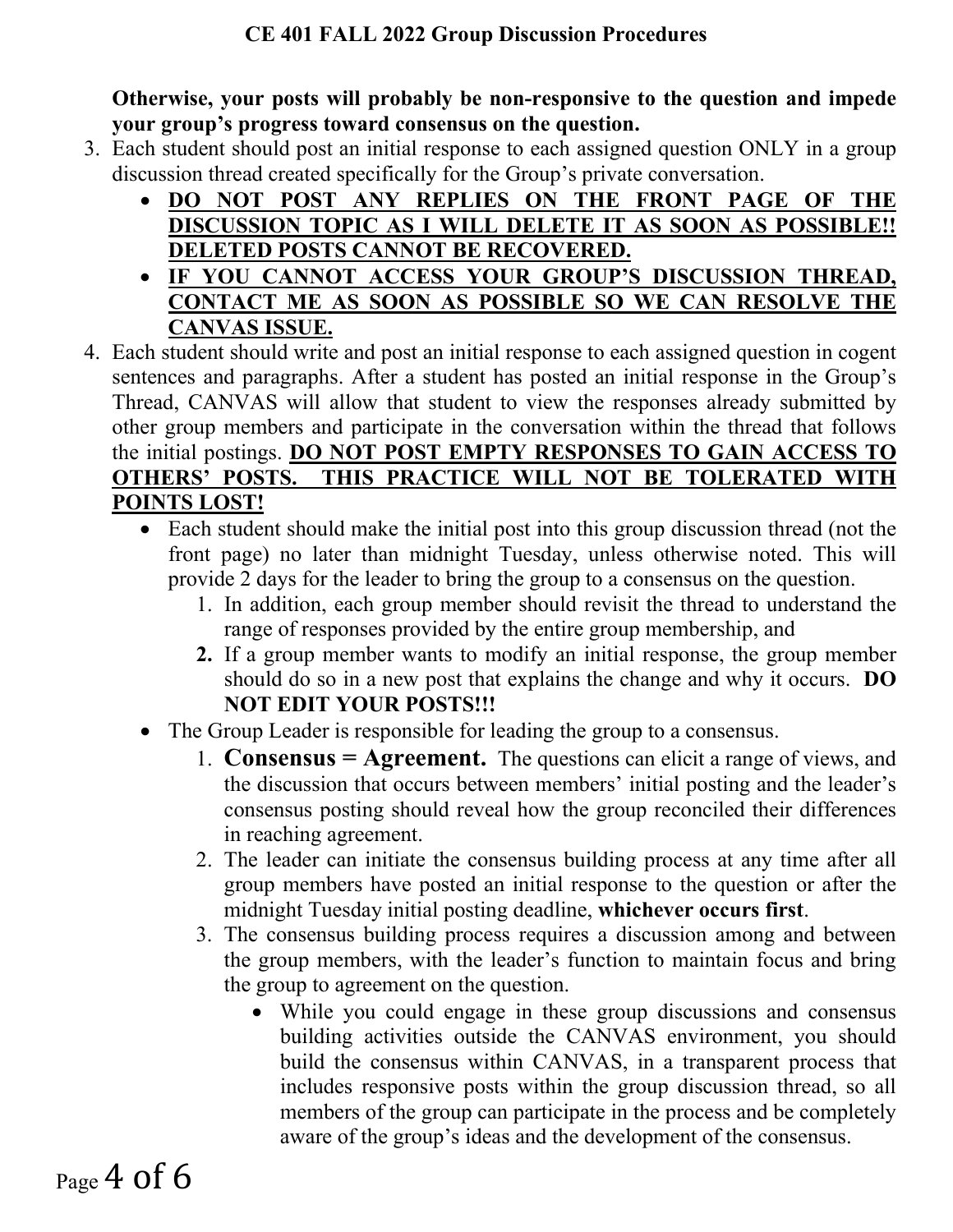- Each leader will apply his/her own leadership style to bring the group to a consensus.
- Discussion and debate should continue until the leader brings the group to a consensus on the question or time for discussion expires late on Thursday, at which time the leader may find it necessary to post a majority-minority report as noted in 5 below.
- 4. When the leader has led the group to consensus, the leader should post the consensus into the group discussion thread to conclude the activity of that group for that question, clearly identifying the post as **THE CONSENSUS**.
- 5. A Consensus is **NEITHER** a summary of the expressed points of view **NOR** the leader's point of view. A Consensus is the group's agreed upon conclusion. If the leader cannot bring the group to a consensus, the leader's final post should provide a detailed explanation why consensus is not possible, together with a majority and minority report.
	- For an even numbered group size (4 members), the majority-minority view should not be an even 2-2 split and can only reflect a 3-1 split. For odd numbered group sizes (3 or 5 members), the majorityminority view may be either a 2-1, 3-2, or 4-1 split.
	- If the leader cannot bring the group to a consensus position by 9 PM Thursday evening, the leader should then post the majority and minority report to the question within CANVAS, indicating the number of group members holding the majority and minority views.
	- I will neither accept a minority-majority report prior to 9 PM nor without enough evidence of the group's stalled discussion contained in the group thread. **A leader should not use the majority-minority report as an easy exit strategy when the leader did not work diligently to develop a consensus.**
- In class on Friday, the leader shall serve as the primary, but not exclusive, spokesperson for the group on that question. If a leader cannot be present in class on Friday, the leader should delegate leader reporting responsibilities to another member of the group for that Friday's class session; and the leader should notify me of the anticipated absence and the name of the substitute in-class leader no later than 9 PM on Thursday
- 5. Weekly participation in these group discussion activities is worth a maximum of 15 points.
	- Each discussion question participation is worth at least 5 points, except:
		- 1. Two Modules will have only one question worth 15 points, and
		- 2. One Module will have one question worth 10 points and another question worth 5 points.
	- Posting on the front page of a discussion question will **NOT** earn points, and
	- Posting responses for unassigned questions will **NOT** earn points.
- 6. Deductions from these maximum points will occur under the following circumstances:
- Page 5 of 6